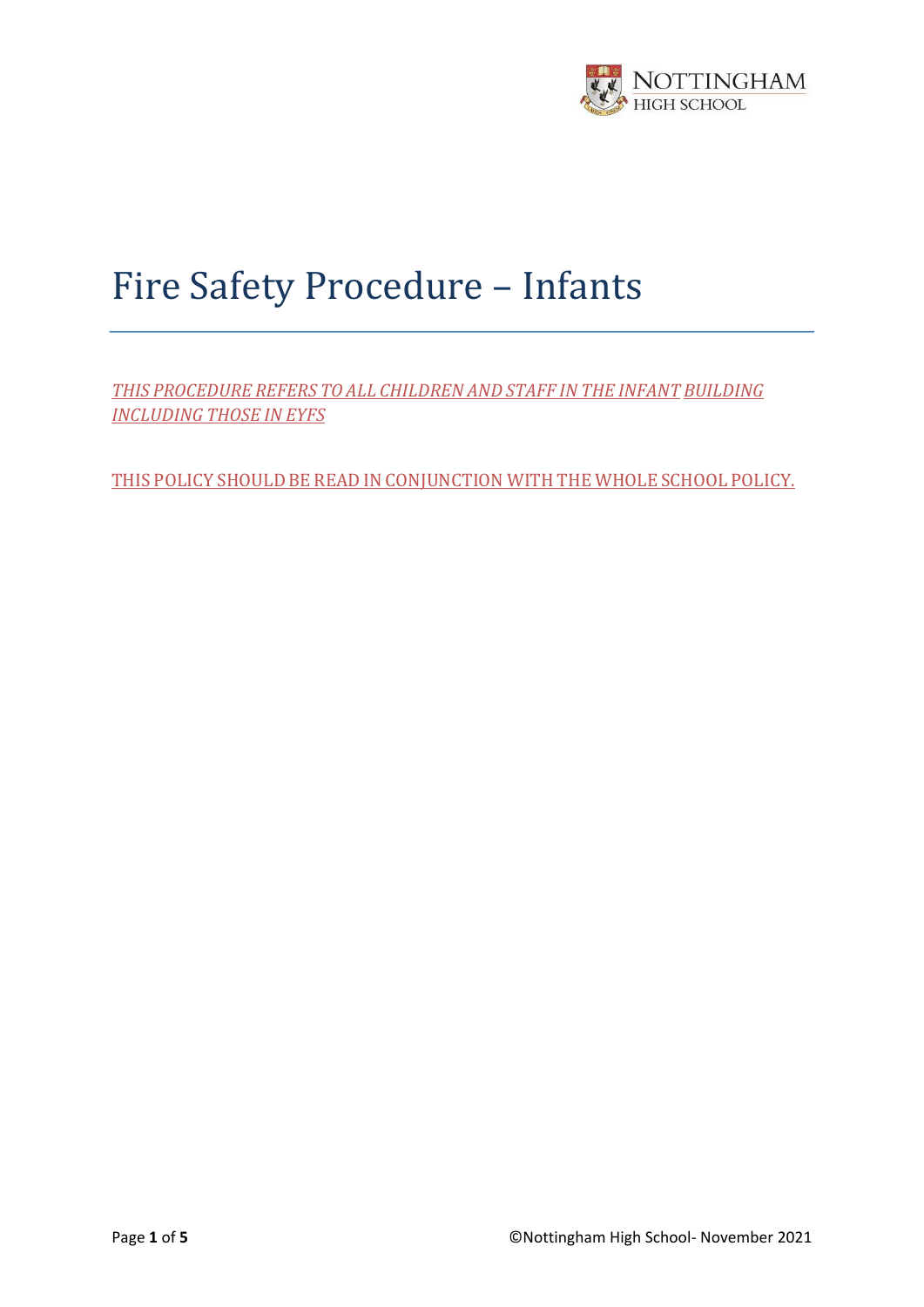

# **Contents**

Fire Procedures when Infant pupils are on the Main School site (e.g. swimming, music) ................ 5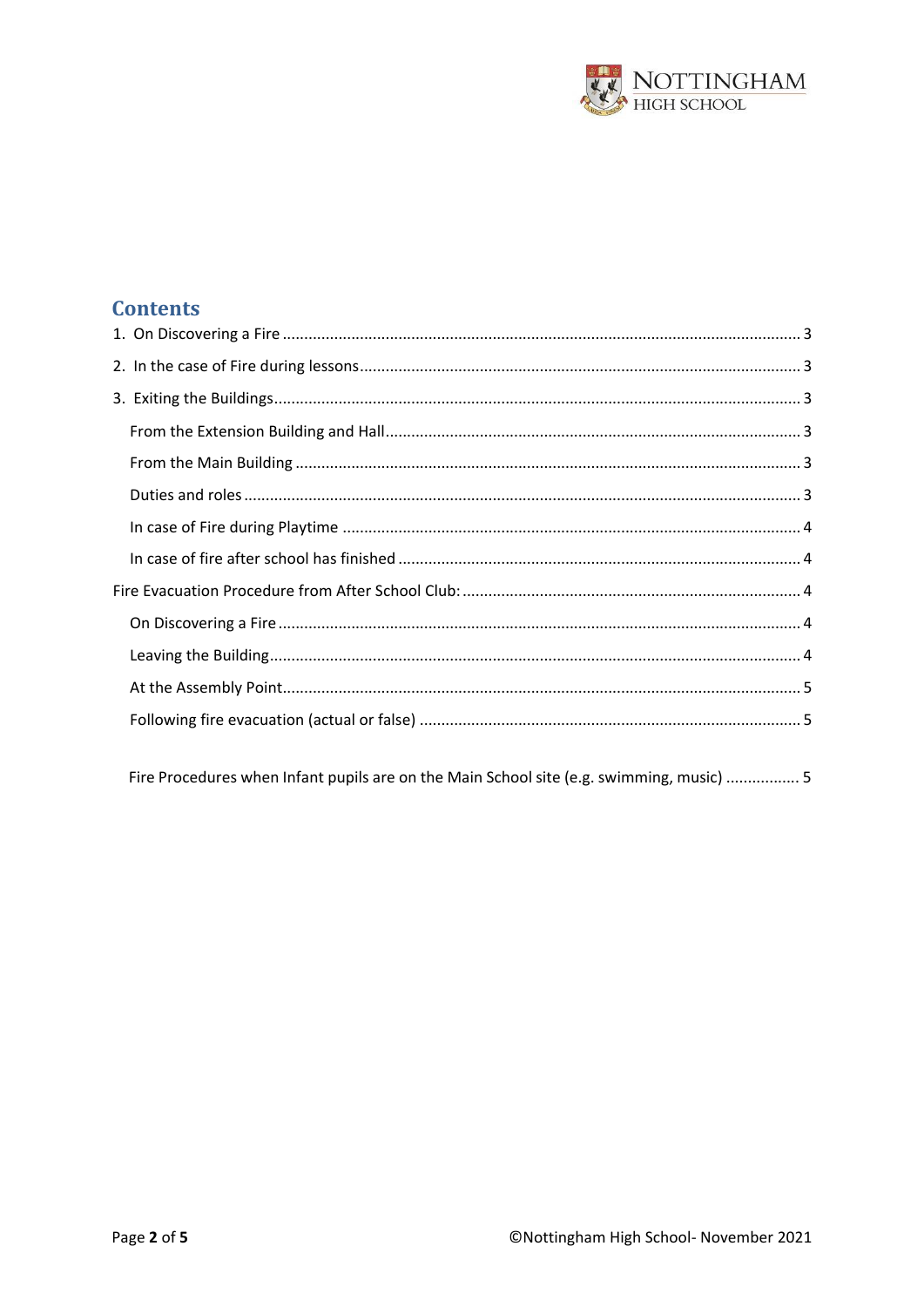

## <span id="page-2-0"></span>**1. On Discovering a Fire**

- Execute evacuation procedure
- Call 999
- Call Duty Caretaker

## <span id="page-2-1"></span>**2. In the case of Fire during lessons**

- Press the fire alarm
- The pupils and staff leave their classrooms

## <span id="page-2-2"></span>**3. Exiting the Buildings**

## **From the Extension Building and Hall**

- <span id="page-2-3"></span>• Downstairs classes exit through the front door and down the ramp.
- Upstairs classes exit through the hall door and down the ramp.
- Teaching and support staff shut doors behind them.
- Everyone leaves the premises through the Arthur Street gate, which will open automatically. If the gate fails to open then either exit through school reception class and onto the playground or exit around the back of the hall whichever is safer.
- The pupils and staff meet on the opposite side of the road to the School building, with the pupils lined up against the wall.
- Where possible the Duty Caretaker collects the Years 1 and 2 registers and a class list and takes them to the assembly point.
- Staff use the registers/class list/headcount to complete a roll call.

## **From the Main Building**

- <span id="page-2-4"></span>• Upstairs classes exit down the staircase and out of the building through the back door and down onto the playground.
- Downstairs classes exit through their classroom through the patio doors and down onto the playground.
- If classes are in the dining room, the staff and pupils will exit through the back door and down onto the playground.
- Staff call their registers.
- If pupils are in the music room or art room, the staff and pupils will exit through the door into the central courtyard and out the Arthur Street Gate.

#### **Duties and roles**

<span id="page-2-5"></span>• The most senior staff member on site at the time takes charge.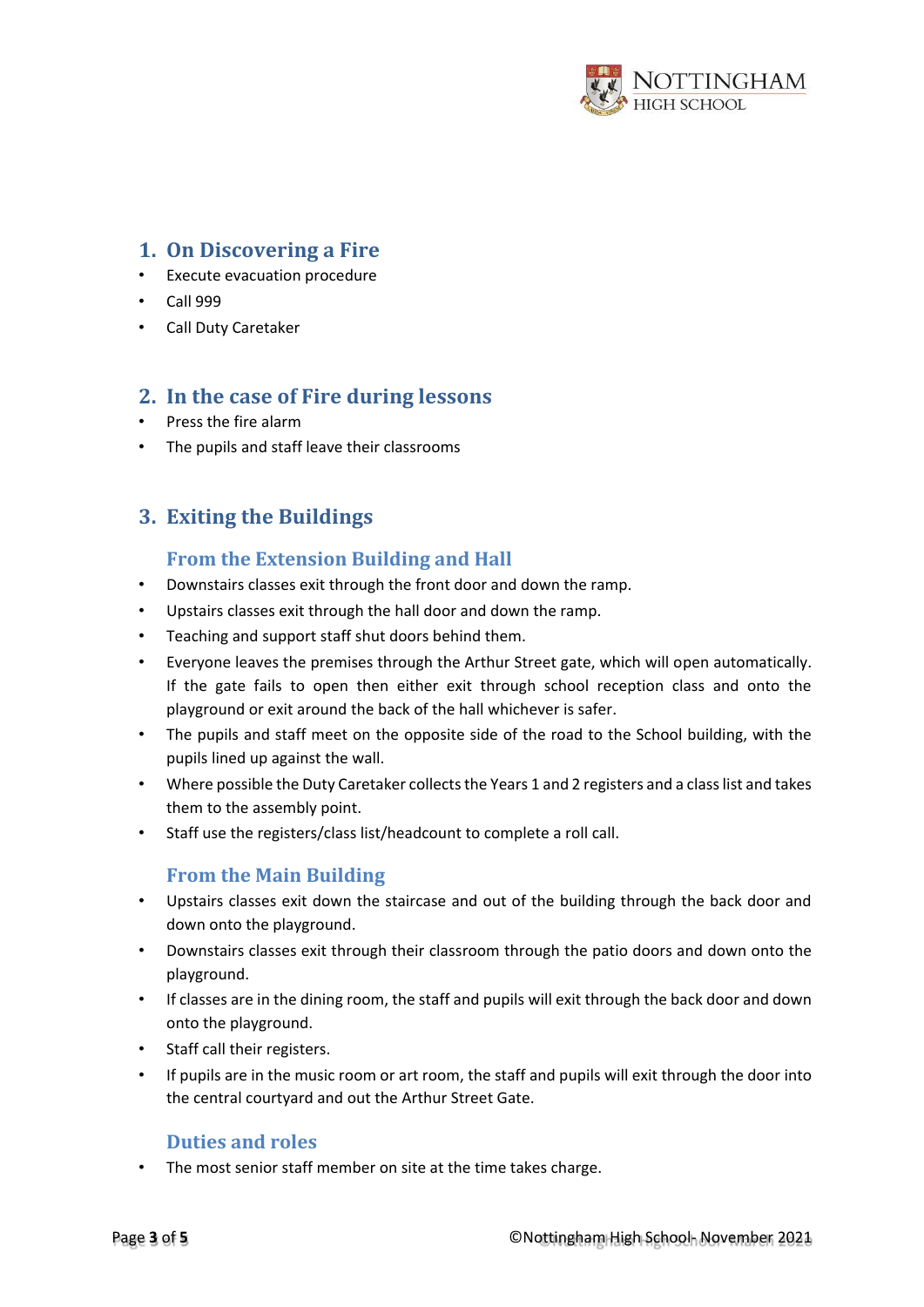

- Teaching Assistants check the toilets and cloakroom for their classes.
- The School Receptionist collects register, gate key.
- The School Receptionist or Senior Staff member contacts Director of Finance and Operations who is based in the Senior School.
- Class teachers escort out their class and use the registers/class list/headcount to complete a roll call at the assembly points.

#### **In case of Fire during Playtime**

- <span id="page-3-0"></span>• The Receptionist, and where possible the Duty Caretaker, collect the registers and the Receptionist contacts Director of Finance and Operations who is based in the Senior School.
- The School bell is sounded by the teacher on duty.
- The pupils line up on the lower playground.
- Staff collect together on the lower playground.
- Registers are taken by class teachers.

#### **In case of fire after school has finished**

- <span id="page-3-1"></span>• Person finding fire should press the fire alarm.
- The pupils and staff leave the building by exits noted above.
- Staff will call the Head or Deputy Head to inform.
- Staff will call Security and the Duty Caretaker.

## <span id="page-3-3"></span><span id="page-3-2"></span>**Fire Evacuation Procedure from After School Club:**

#### **On Discovering a Fire**

- Execute evacuation procedure
- Call 999
- Call Duty Caretaker

#### **Leaving the Building**

- <span id="page-3-4"></span>• Take ASC register, pupil contact details and telephone list (Contains 2 x on site caretakers and SMT).
- Escort all pupils out the fire door, through the gates onto Arthur Street.
- If safe to do so, cross the road to the opposite side (thus keeping children from burning building).
- Do not delay in leaving the building.
- Ensure that there are no missing children by taking a register of pupils.
- Ensure that there are no missing staff by taking a register of staff.
- Do not return to check for missing persons.
- Ensure pupils are silent and walking.